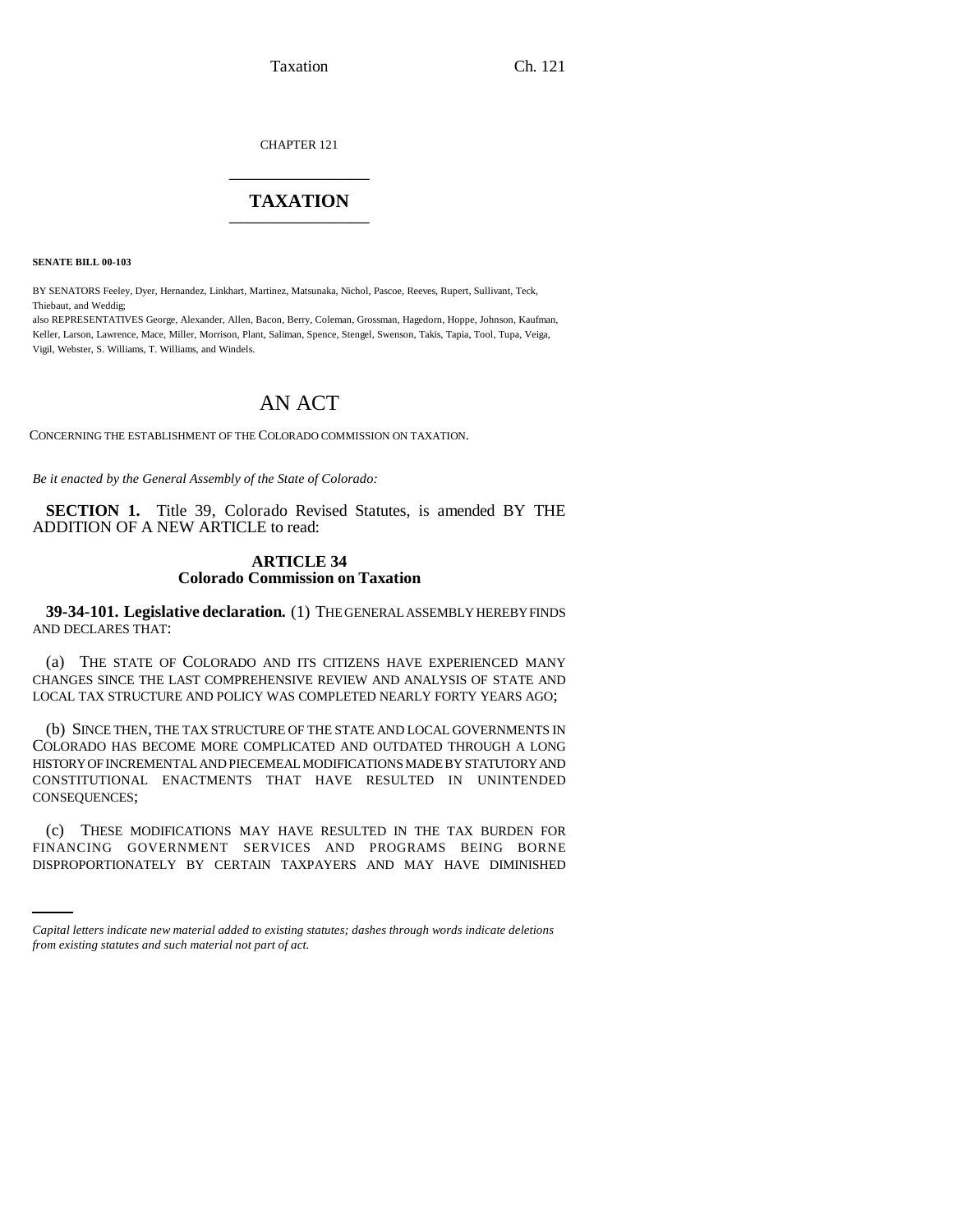### Ch. 121 Taxation

COLORADO'S ABILITY TO ATTRACT NEW BUSINESSES AND RETAIN EXISTING BUSINESSES THAT ARE VITAL TO THE ECONOMIC WELL-BEING OF THE STATE AND ITS CITIZENS; AND

(d) IT IS NECESSARY TO REVIEW THE CURRENT TAX SYSTEM FOR THE STATE AND LOCAL GOVERNMENTS IN COLORADO AND TO EVALUATE WHETHER SAID TAX SYSTEM IS BASED UPON THE PRINCIPLES AND VALUES OF THE PEOPLE OF THE STATE OF COLORADO.

(2) THEREFORE, THE GENERAL ASSEMBLY FURTHER FINDS AND DECLARES THAT IT IS NECESSARY TO CREATE A COMMISSION ON TAXATION TO REVIEW THE CURRENT SYSTEM OF TAXATION BY THE STATE AND LOCAL GOVERNMENTS IN COLORADO AND TO MAKE RECOMMENDATIONS FOR MODIFICATIONS THAT ARE DETERMINED TO BE NECESSARY FOR SAID TAX SYSTEM.

**39-34-102. Colorado commission on taxation - creation.** (1) THERE IS HEREBY CREATED THE COLORADO COMMISSION ON TAXATION, WHICH SHALL CONSIST OF FIFTEEN MEMBERS AS FOLLOWS:

(a) SEVEN MEMBERS APPOINTED BY THE GOVERNOR;

(b) THREE MEMBERS APPOINTED BY THE PRESIDENT OF THE SENATE;

(c) ONE MEMBER APPOINTED BY THE MINORITY LEADER OF THE SENATE; AND

(d) FOUR MEMBERS APPOINTED BY THE SPEAKER OF THE HOUSE OF REPRESENTATIVES.

(2) INITIAL MEMBERS OF THE COLORADO COMMISSION ON TAXATION SHALL BE APPOINTED NO LATER THAN AUGUST 15, 2000.

(3) MEMBERS OF THE COLORADO COMMISSION ON TAXATION SHALL SERVE AT THE PLEASURE OF THE APPOINTING AUTHORITY. MEMBERS SHALL SERVE WITHOUT COMPENSATION.

**39-34-103. Duties of the Colorado commission on taxation.** (1) THE COLORADO COMMISSION ON TAXATION SHALL HAVE THE FOLLOWING DUTIES:

(a) TO REVIEW THE CURRENT SYSTEM OF TAXATION BY THE STATE AND LOCAL GOVERNMENTS IN COLORADO TO DETERMINE WHETHER IT EMBODIES THE PRINCIPLES AND VALUES OF THE PEOPLE OF THE STATE OF COLORADO;

(b) TO COMMUNICATE WITH AND OBTAIN INPUT FROM PEOPLE AND GROUPS AFFECTED BY THE CURRENT SYSTEM OF STATE AND LOCAL TAXATION; AND

(c) BASED UPON SUCH REVIEW, TO DEVELOP AND PROPOSE FOR CONSIDERATION ANY MODIFICATIONS TO THE CURRENT SYSTEM OF STATE AND LOCAL TAXATION THAT MAY BE FOUND TO BE NECESSARY TO PROMOTE SUCH PRINCIPLES AND VALUES.

(2) THE COLORADO COMMISSION ON TAXATION SHALL:

(a) CONDUCT ITS INITIAL MEETING NO LATER THAN SEPTEMBER 1, 2000;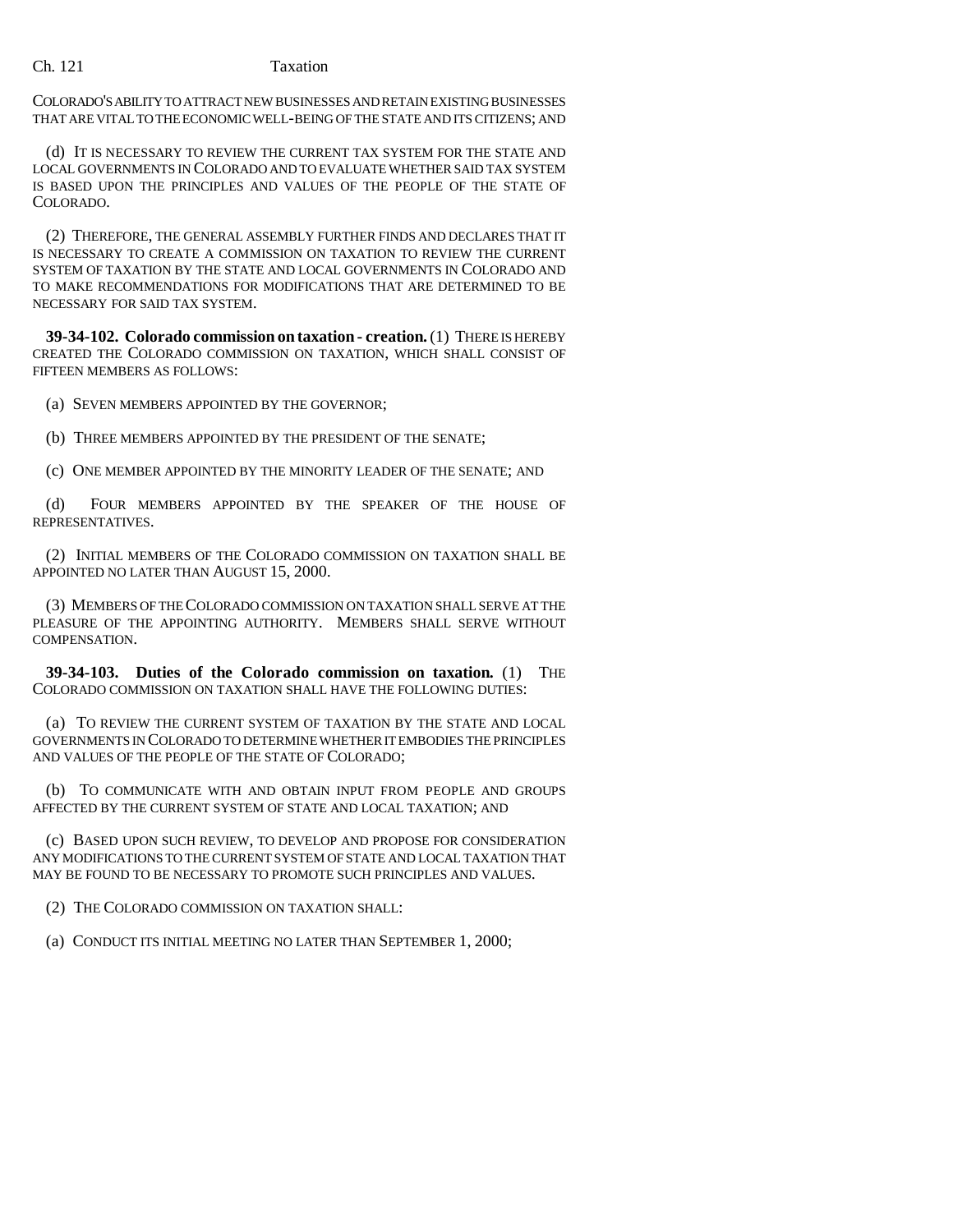(b) SUBMIT A STATUS REPORT TO THE GOVERNOR AND THE GENERAL ASSEMBLY NO LATER THAN APRIL 15, 2001. THE STATUS REPORT:

(I) SHALL SUMMARIZE THE COMMISSION'S ACTIVITIES TO DATE;

(II) SHALL INCLUDE THE COMMISSION'S DETERMINATION AS TO THE PRINCIPLES AND VALUES THAT THE PEOPLE OF COLORADO FEEL SHOULD BE EMBODIED IN ITS STATE AND LOCAL SYSTEM OF TAXATION; AND

(III) MAY INCLUDE SUCH OTHER INFORMATION THAT THE COMMISSION DEEMS RELEVANT AND NECESSARY;

(c) SUBMIT A FINAL REPORT TO THE GOVERNOR AND THE GENERAL ASSEMBLY NO LATER THAN DECEMBER 1, 2001. THE FINAL REPORT:

(I) SHALL SUMMARIZE THE COMMISSION'S ACTIVITIES TO DATE;

(II) SHALL SET FORTH GOALS THAT THE COMMISSION BELIEVES ARE NECESSARY IN ORDER FOR A SYSTEM OF TAXATION TO EMBODY THE PRINCIPLES AND VALUES OF THE PEOPLE OF COLORADO;

(III) SHALL INCLUDE ANY STRATEGIES FORMULATED BY THE COMMISSION THAT CONSIST OF RECOMMENDED METHODS OF STATE AND LOCAL TAXATION, SPECIFIC STRUCTURAL CHANGES, AND ANY OTHER MODIFICATIONS THAT THE COMMISSION BELIEVES WILL CREATE A SYSTEM OF TAXATION THAT MORE EFFECTIVELY EMBODIES THE PRINCIPLES AND VALUES OF THE PEOPLE OF COLORADO; AND

(IV) MAY INCLUDE SUCH OTHER INFORMATION THAT THE COMMISSION DEEMS RELEVANT AND NECESSARY.

(3) NOTHING IN THIS SECTION SHALL BE CONSTRUED TO PRECLUDE THE ENACTMENT OF LEGISLATION THAT ELIMINATES OR REDUCES ANY STATE OR LOCAL GOVERNMENT TAX DURING THE PERIOD THE COLORADO COMMISSION ON TAXATION IS PERFORMING ITS DUTIES.

(4) IF THE FINAL REPORT INCLUDES A RECOMMENDATION THAT LEGISLATION BE ADOPTED, A MAJORITY VOTE OF THE ENTIRE COMMISSION RATHER THAN JUST A MAJORITY VOTE OF THE LEGISLATIVE MEMBERS SHALL BE REQUIRED TO APPROVE THE RECOMMENDATION.

**39-34-104. Private source of funding - staff support for tax policy study.** (1) THE COLORADO COMMISSION ON TAXATION IS AUTHORIZED TO RECEIVE CONTRIBUTIONS, GRANTS, SERVICES, AND IN-KIND DONATIONS FROM ANY PRIVATE ENTITY TO BE EXPENDED FOR ANY DIRECT OR INDIRECT COSTS ASSOCIATED WITH THE DUTIES OF THE COMMISSION SET FORTH IN THIS ARTICLE.

(2) THE DIRECTOR OF RESEARCH OF THE LEGISLATIVE COUNCIL, THE DIRECTOR OF THE OFFICE OF LEGISLATIVE LEGAL SERVICES, AND THE EXECUTIVE DIRECTORS OF THE DEPARTMENT OF REVENUE, THE DEPARTMENT OF LOCAL AFFAIRS, THE DEPARTMENT OF EDUCATION, AND THE DIRECTOR OF THE OFFICE OF STATE PLANNING AND BUDGETING SHALL SUPPLY STAFF ASSISTANCE TO THE COLORADO COMMISSION ON